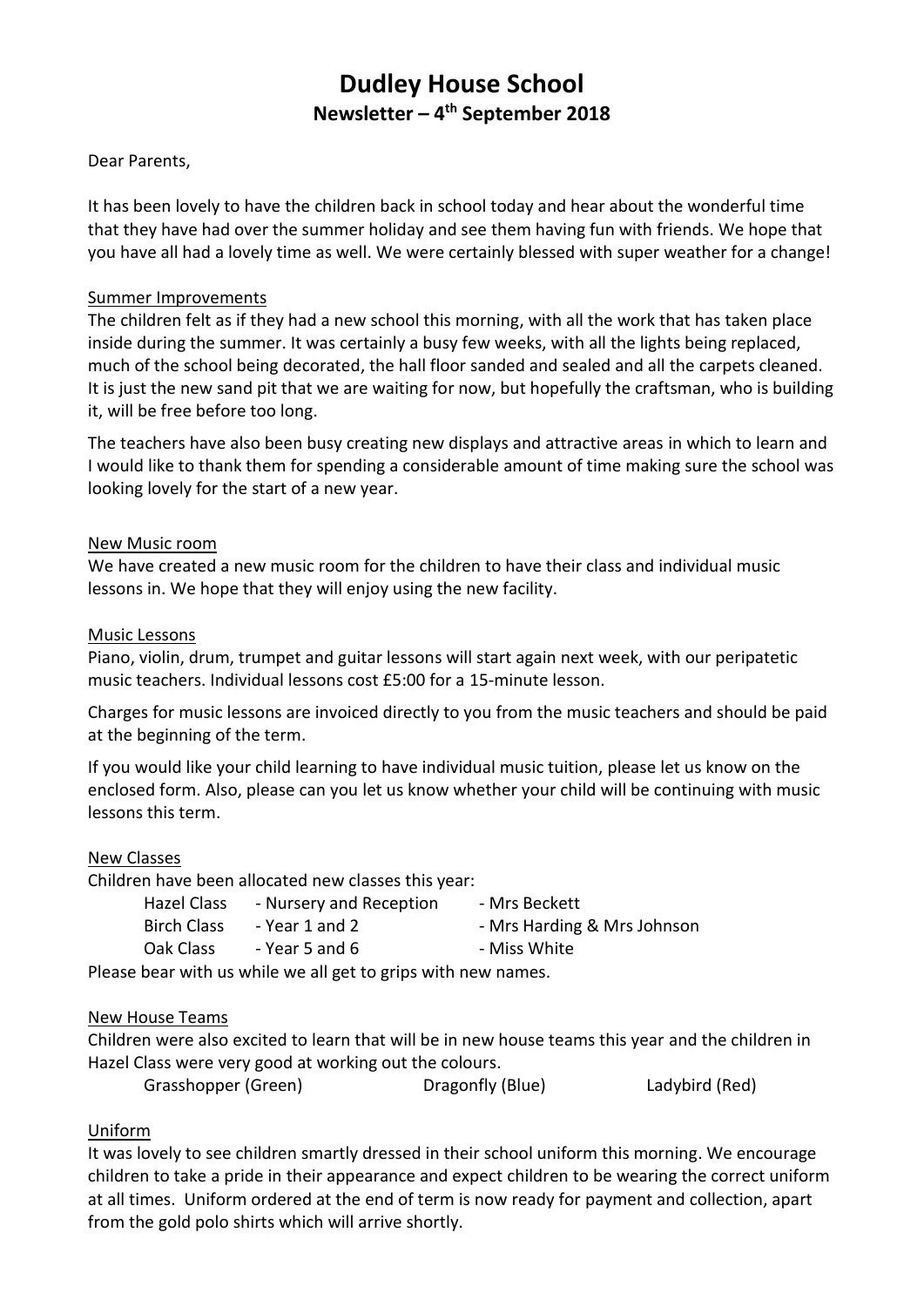#### PE kits

To ensure that children can take part in all PE activities, please ensure that your child has their PE kit in school every day and that all items, including the bag are named.

For outdoor PE, we have a small selection of the old logo sweatshirts. These are available from reception at half price. (£5:00 on a first come first served basis.) Don't miss out on a bargain.

#### Homework

We really appreciate that you support and reinforce your child's learning at home by hearing and discussing their reading books regularly. It really makes a difference.

As well as reading your child will be set a range of other homework tasks, that should be completed neatly and to the best of their ability in pencil or blue handwriting/fountain pen (Oak Class only). Please ensure that your child completes all homework tasks set and that they hand them in on time.

#### After School Clubs

As usual we will run a variety of clubs after school each night. Extra-curricular clubs run from 3:35 to 4:30pm and then we also provide after school care until 5pm. This term we will be running the following clubs:

| Science Club             | $3:35 - 4:30$ pm  | Monday    | £3:50 |
|--------------------------|-------------------|-----------|-------|
| After School Club        | $3:35 - 4:30$ pm  | Tuesday   | £3.50 |
| <b>Construction Club</b> | $3:35 - 4:30$ pm  | Wednesday | £3.50 |
| <b>Get Physical Club</b> | $3:35 - 4:30$ pm  | Thursday  | £3.50 |
| Friday Club              | $12:45 - 3:30$ pm | Friday    | £9.80 |

If you would like your child to attend one of these clubs or stay for afterschool care or Friday club, please complete the form at the end of this letter.

## Friday club

Children in Friday club have a wonderful end to the week taking part in crafts, games, sports, cookery and other exciting activities. It takes place from 12:45 to 3:30pm and costs £9:80 for the whole afternoon. It starts this week - all are welcome. Just let us know whether you would like your child to attend, by indicating this on the enclosed form and returning it to school.

A list of children registered to attend each week will be put on the notice board in the reception area. If your child is registered to attend regularly and there are sessions you would like them to miss, please cross off their name for that session.

If you wish your child to attend occasionally you can write their name on the weekly register on the notice board in the reception area if there are spaces available. Any queries contact Mrs Johnson.

All children attending Friday Club need to be preregistered so that Mrs Hall can plan and cater accordingly.

## Safety

We have reminded the children this morning, that for their safety, that they should walk up and down the drive at the front of the building and should not play on the grass area, go on the wall, play around the cars or in the bin area, or on the church steps. Please help us keep you children safe by reinforcing this.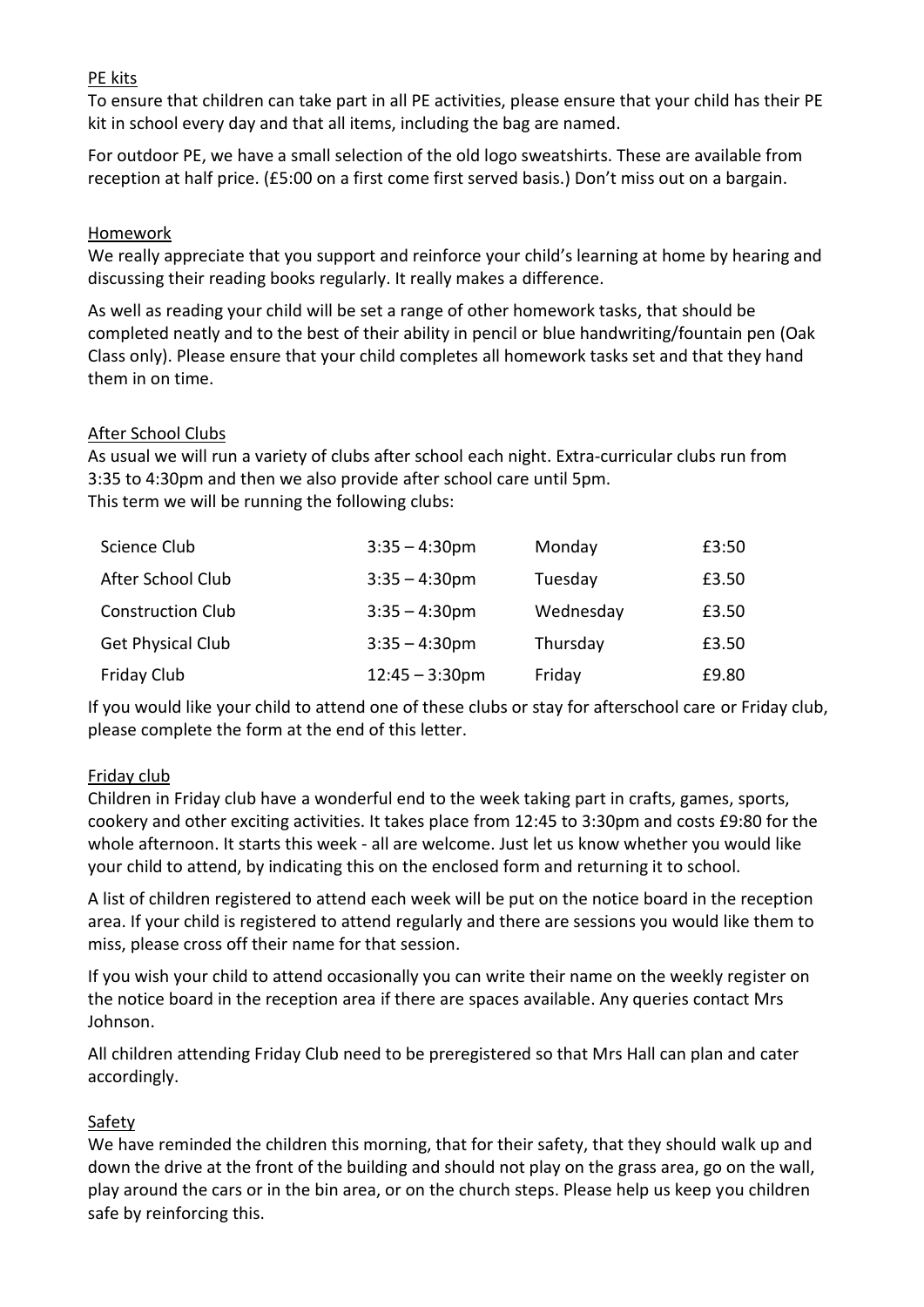## Swimming

Swimming will begin on Friday 14th September. Children will need to come to school in their blue school tracksuit, gold polo t-shirt, trainers and school coat (no blazers or school hats please) with their swimming things in their DHS swimming bag: navy swimming costume, towel and school swimming hat (goggles optional). We arrive back at school just after 12:30pm, depending on traffic, and children should be picked up at this time unless they are staying for Friday club.

As swimming starts next week, children should wear their normal school uniform and not tracksuits this week. Children not staying for Friday Club should be picked up from school at 12:30pm.

## PTFA Meeting at 2:30 pm

The next meeting of the PTFA will take place on Wednesday 12<sup>th</sup> September at 2:30pm. Please come along and find out what has been happening and help us decide what we would like to do this year.

We look forward to a very enjoyable term and a successful year ahead.

Jenny Johnson Headteacher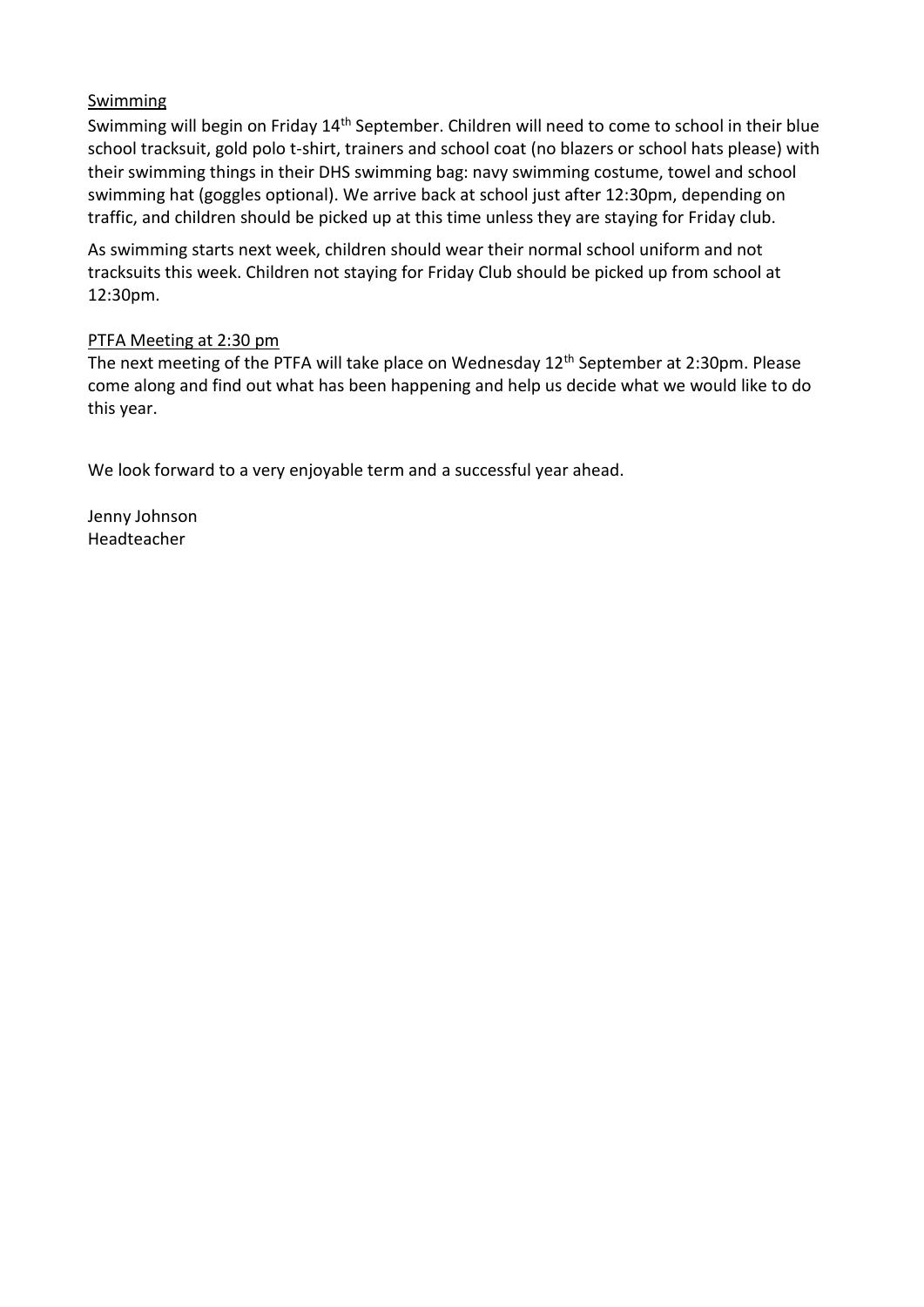## **Diary Dates – Autumn Term 2018**

Tuesday 4<sup>th</sup> September - Start of Term Wednesday  $12<sup>th</sup>$  September - PTFA Meeting  $\sim$  2:30pm Thursday 13<sup>th</sup> September - Music lessons begin Friday 14<sup>th</sup> September - Swimming starts Wednesday  $19<sup>th</sup>$  September - Y5/6 Cross Country – Meres  $\sim$  4pm Tuesday 25<sup>th</sup> September - Class 2 & 3 Assembly Friday 28<sup>th</sup> September - No swimming Saturday 29<sup>th</sup> September - Gravity Fields Parade Thursday 4<sup>th</sup> October - Poetry Day Monday 8<sup>th</sup> October - Individual school photographs Monday 8<sup>th</sup> October - Class 3 Hills & Hollows walk Wednesday  $10^{th}$  October - PTFA Meeting  $\sim$  2:30pm Thursday 11<sup>th</sup> October - Parent's Evening Monday 15<sup>th</sup> October - Flu Vaccinations Tuesday 16<sup>th</sup> October - Harvest Festival ~ 8:50am Wednesday 17<sup>th</sup> October - End of Term

- Friday 7<sup>th</sup> September No swimming (normal school uniform)
	-
- Wednesday  $12<sup>th</sup>$  September Y5/6 Cross Country Meres  $\sim$  4pm
	-
	-
	-
	-
- Wednesday  $26<sup>th</sup>$  September Y5/6 Cross Country Meres  $\sim$  4pm
- Thursday 27<sup>th</sup> September Gravity Fields Discovery day Class 2 & 3
- Friday 28<sup>th</sup> September Woolsthorpe Manor Visit Class 2 & 3
	-
	-
	-
	-
	-
	-
	-
	-
	- -

#### Half Term

Tuesday 30<sup>th</sup> October - Start of Term Wednesday  $14<sup>th</sup>$  November - PTFA Meeting  $\sim$  2:30pm Friday 16<sup>th</sup> November - Children in Need Friday  $16<sup>th</sup>$  November - No swimming  $19<sup>th</sup> - 30<sup>th</sup>$  November - Switch Off Fortnight Thursday 22<sup>nd</sup> November - KS2 Cheerleading – Priory Ruskin Wednesday  $5<sup>th</sup>$  December - Geography Day Wednesday  $12<sup>th</sup>$  December - PTFA Meeting  $\sim$  2:30pm Tuesday  $18<sup>th</sup>$  December - Christmas Play  $\sim$  6:00pm Wednesday 19<sup>th</sup> December - Christmas Parties Thursday 20<sup>th</sup> December - End of Term

- Monday 29<sup>th</sup> October Training Day (School Closed)
	-
	-
	-
	-
	-
	-
	-
	-
	-
	-
	-

#### Christmas Holiday

Tuesday 8<sup>th</sup> January 2019 - Start of Term